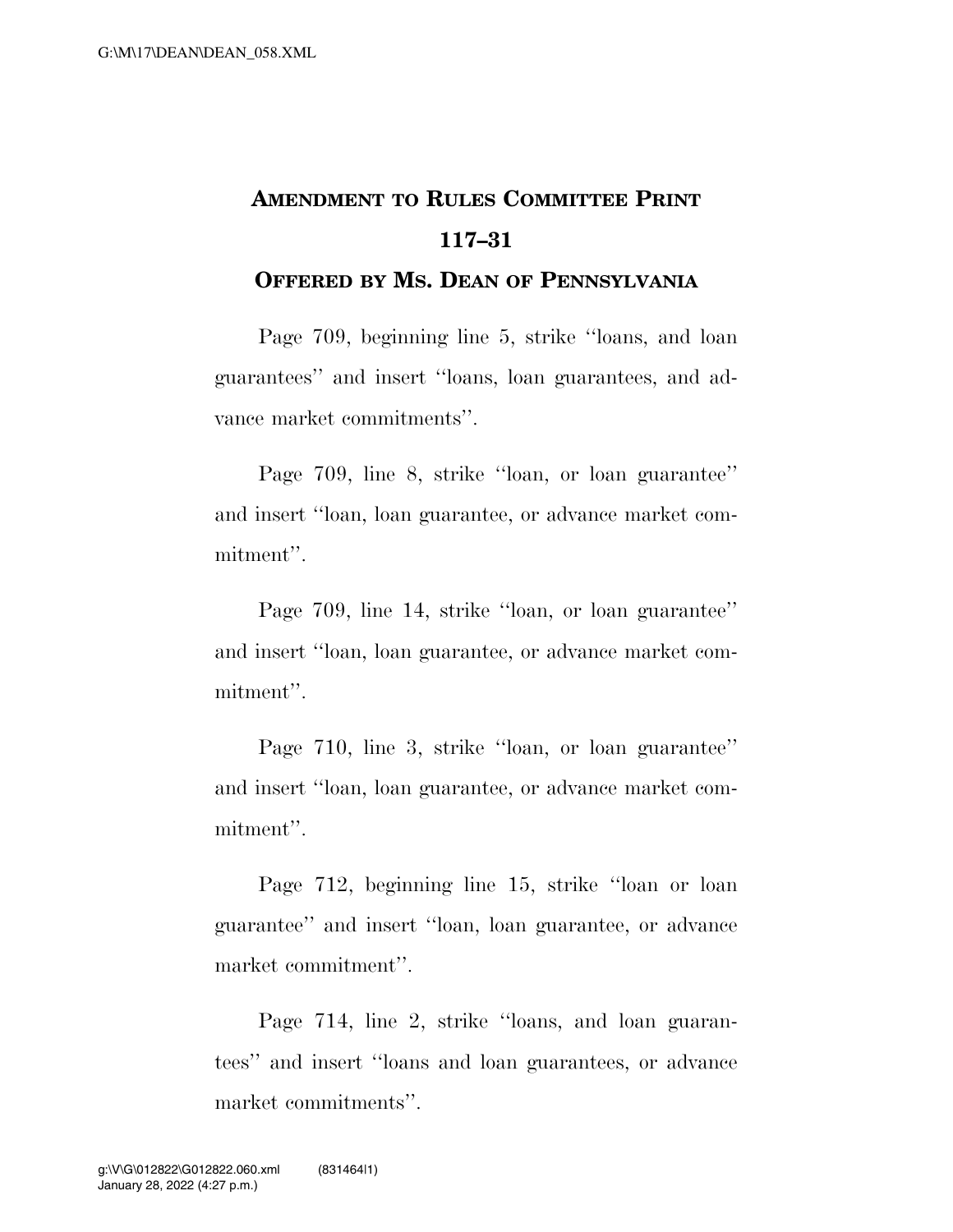Page 715, line 2, strike ''loan, or loan guarantee'' and insert ''loan, loan guarantee, or advance market commitment''.

Page 715, line 5, strike ''loan, or loan guarantee'' and insert ''loan, loan guarantee, or advance market commitment''.

Page 715, line 7, strike ''loan, or loan guarantee'' and insert ''loan, loan guarantee, or advance market commitment''.

Page 715, line 11, strike ''loan, or loan guarantee'' and insert ''loan, loan guarantee, or advance market commitment''.

Page 716, after line 8, insert the following:

 (8) If determined necessary by the Assistant Secretary, the eligible entity agrees to provide collat- eral to secure the loan, loan guarantee, or advance market commitment.

Page 716, beginning line 10, strike ''loans, and loan guarantees'' and insert ''loans, loan guarantees, and advance market commitments''.

Page 716, line 25, strike ''loan or loan guarantee'' and insert ''loan, loan guarantee, or advance market commitment''.